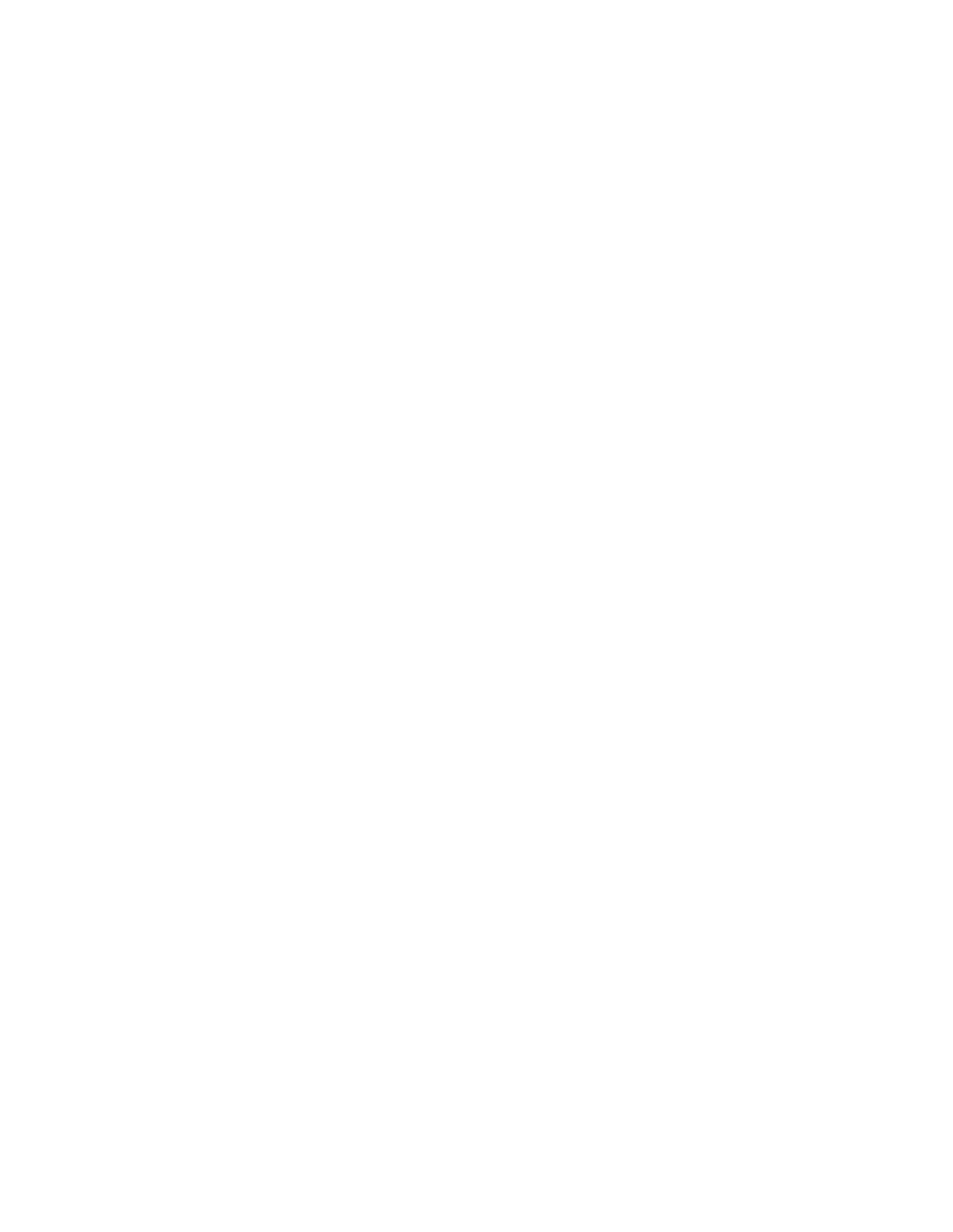## **UNDERSTANDING NORTH KOREA SERIES**

The Understanding North Korea roundtable series is a joint program of the National Committee on North Korea and the Wilson Center's Hyundai Motor - Korean Foundation Center for Korean History and Public Policy. The roundtable series was established to enable emerging scholars of North Korea to share their research ideas with peers and experts in the field, and to publish their findings in a format accessible to a general audience.

The **National Committee on North Korea** is a non-governmental, non-partisan organization whose membership reflects a broad range of perspectives and subject-matter expertise related to North Korea. NCNK serves to share information among its members, advance their work, and provide the broader public with substantive and balanced information about North Korea. NCNK was founded in 2004 by Mercy Corps, a global aid and development organization.

The **Wilson Center Hyundai Motor-Korea Foundation Center for Korean History and Public Policy** was established in 2015 with the generous support of the Hyundai Motor Company and the Korea Foundation to provide a coherent, long-term platform for improving historical understanding of Korea and informing the public policy debate on the Korean peninsula in the United States and beyond. The Hyundai Motor-Korea Foundation Center for Korean History and Public Policy brings Korea to Washington through advanced research and programming that is rooted in history, informed by scholarship, and in touch with policy.

## **ABOUT THE AUTHOR**

**Dr. Darcie Draudt** is a postdoctoral Fellow for the George Washington University Institute for Korean Studies at the Elliott School of International Affairs, a nonresident fellow at the Korea Economic Institute, and a nonresident fellow at the National Bureau of Asian Research. A political scientist and foreign policy analyst, Dr. Draudt publishes broadly on South and North Korean domestic politics, social issues, and foreign policy, inter-Korean relations, and US-Korea policy. She has previously held research positions at Yonsei University, Pacific Forum (formerly Pacific Forum CSIS), and the Council on Foreign Relations. Dr. Draudt was a 2019 Korea Foundation dissertation fieldwork fellow and was named one of the 2021 Next Generation Korea Peninsula Specialists by the National Committee on American Foreign Policy. She holds a PhD in political science from Johns Hopkins University, an MA in Korean Studies from Yonsei University, and an AB with Honors in Anthropology from Davidson College.

This paper reflects the views of the author alone and not those of the National Committee on North Korea, the Wilson Center, or any other organizations.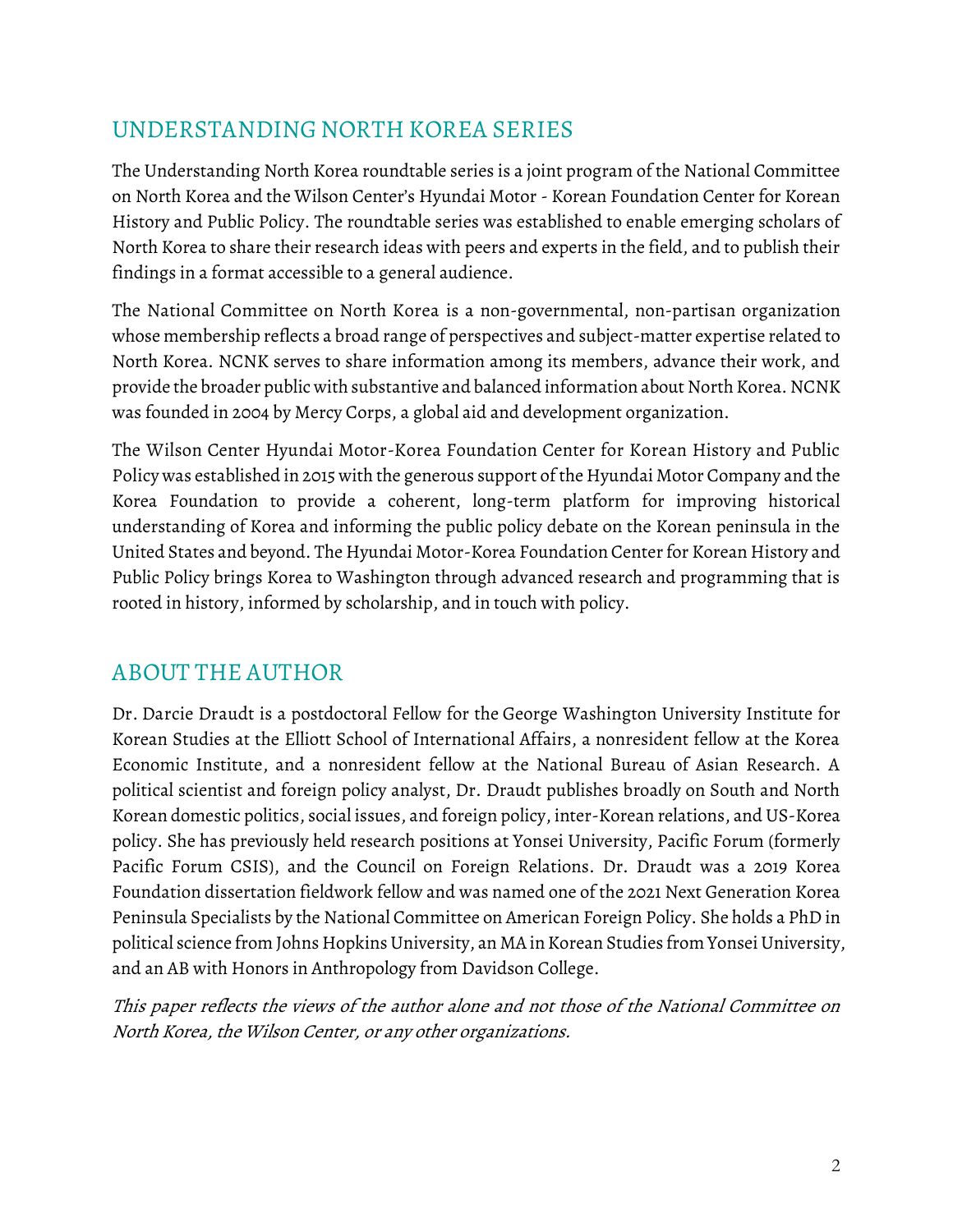#### **Summary**

North Korea's entrepreneurs—the donju, or "money masters"—play a special role in brokering the state-controlled and informal economies, serving as smugglers, brokers, and financiers for North Korean citizens and the state. The North Korean state faces competing economic and political pressures: how can a revolutionary socialist state constrain the emergence of privatesector pressures while also dealing with the pragmatic need for entrepreneurs' capital and services? While his father sought to repress individual money-making strategies, Kim Jong Un has not only incorporated entrepreneurial money-making capacity into his economic development goals. These economic trends have significant social implications for North Korea, carving out new spaces for conspicuous consumption while driving expanding economic inequality. Entrepreneurs' incorporation into state-centered networks has the potential to transform North Korean society without challenging the existing political structure.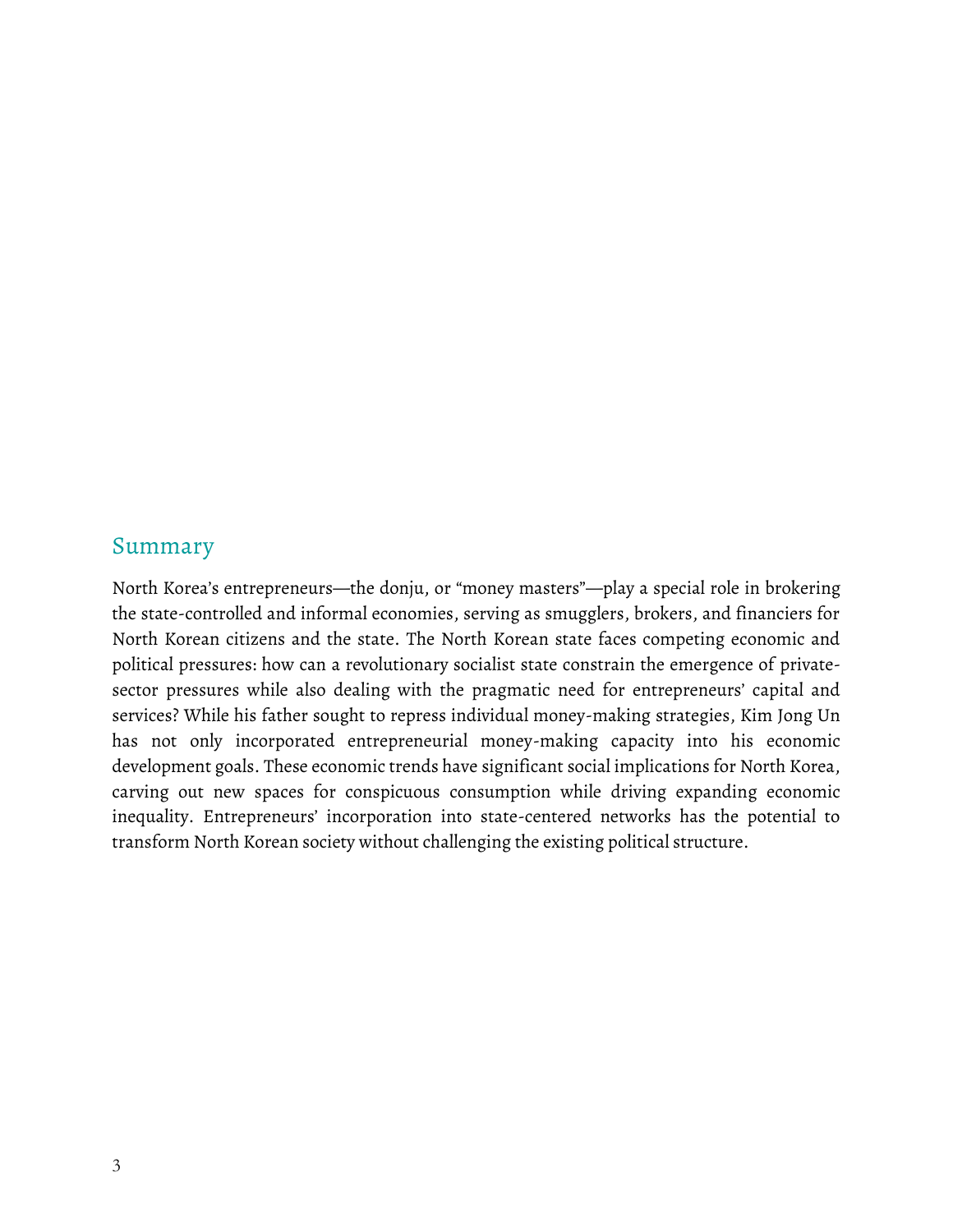## **Introduction**

Over the past thirty years, the rise of black and gray markets in North Korea have unmistakably transformed social relations between citizens and the government. What began as a survival strategy during a period of severe shortages of food and goods during the Great Famine in the 1990s has grown into a bona fide class of entrepreneurs<sup>1</sup> who maintain the stability and development of the state economy. Commonly known as donju—"masters of money"—North Korea's new entrepreneurs have risen in ranks from small-time smugglers under Kim Jong Il (r. 1994-2011) to elite financiers and suppliers of goods and services essential to Kim Jong Un's economic development plans (r. 2011-present). The result has been an informal socioeconomic class system that intersects the historically rigid political caste system, $^2$  leading to new lifestyles, the pursuit of social status, and incentives based on wealth rather than only political loyalty.

This paper explores two simultaneous trends in the state's management of ersatz capitalists. Analysis simultaneously looks at three indicators vis-à-vis the role of donju: economic development patterns, ideological incorporation, and punishment. The paper draws from state media and secondary sources with information from author interviews with experts to explore how Kim Jong Un has responded to the growing entrepreneurial class in North Korea. First, I analyze the roots of donju market practices. I examine how this new unofficial and illegal class of moneyed elites simultaneously intersects, challenges, and upholds the official political classification system that undergirds the country. The paper then outlines how Kim Jong Un coopts middle-class wealth. Kim Jong Un's Pyongyang-centered development draws on the ersatz capitalist class in North Korea. These changes have contributed to improved quality of life for the middle class and elite North Koreans while also driving income inequality in one of the world's poorest countries.

### **North Korea Faces the Market**

The emergence of a North Korean entrepreneurial class has been decades in the making, evolving from ad hoc survival strategies to de facto capitalist institutions. The class first emerged following the disastrous famine in the late 1990s, mainly working as loan sharks who helped fund illicit trade, smuggling, and bribery. The 1990s famine and accompanying floods and droughts brought with it mass starvation, leading to 250,000 to as many as 3.5 million deaths according to

<sup>1</sup> In this paper, I use the terms "entrepreneurs" and *donju* interchangeably to refer to lead brokers in the informal economy who manage the flow of goods and currency across borders and within the country. Analysts and researchers use different terminology to refer to these important brokers in the informal economy. Common English-language terms include merchant class, (upper) middle class, professional merchant, entrepreneur, non-Party elite, emerging capitalist class, and even "self-made bourgeois class." For a comparison of these terms and their specific uses, see Matthew Pullen, "A Nascent Middle Class in North Korea: The Origins of the Donju and Their Relationship with the State" (MA Thesis, Seoul, South Korea, Seoul National University, 2017), 16.

<sup>2</sup> Robert Collins, "Songbun Marked for Life: Classification System Songbun Marked for Life" (Washington, DC: The Committee for Human Rights in North Korea, 2012).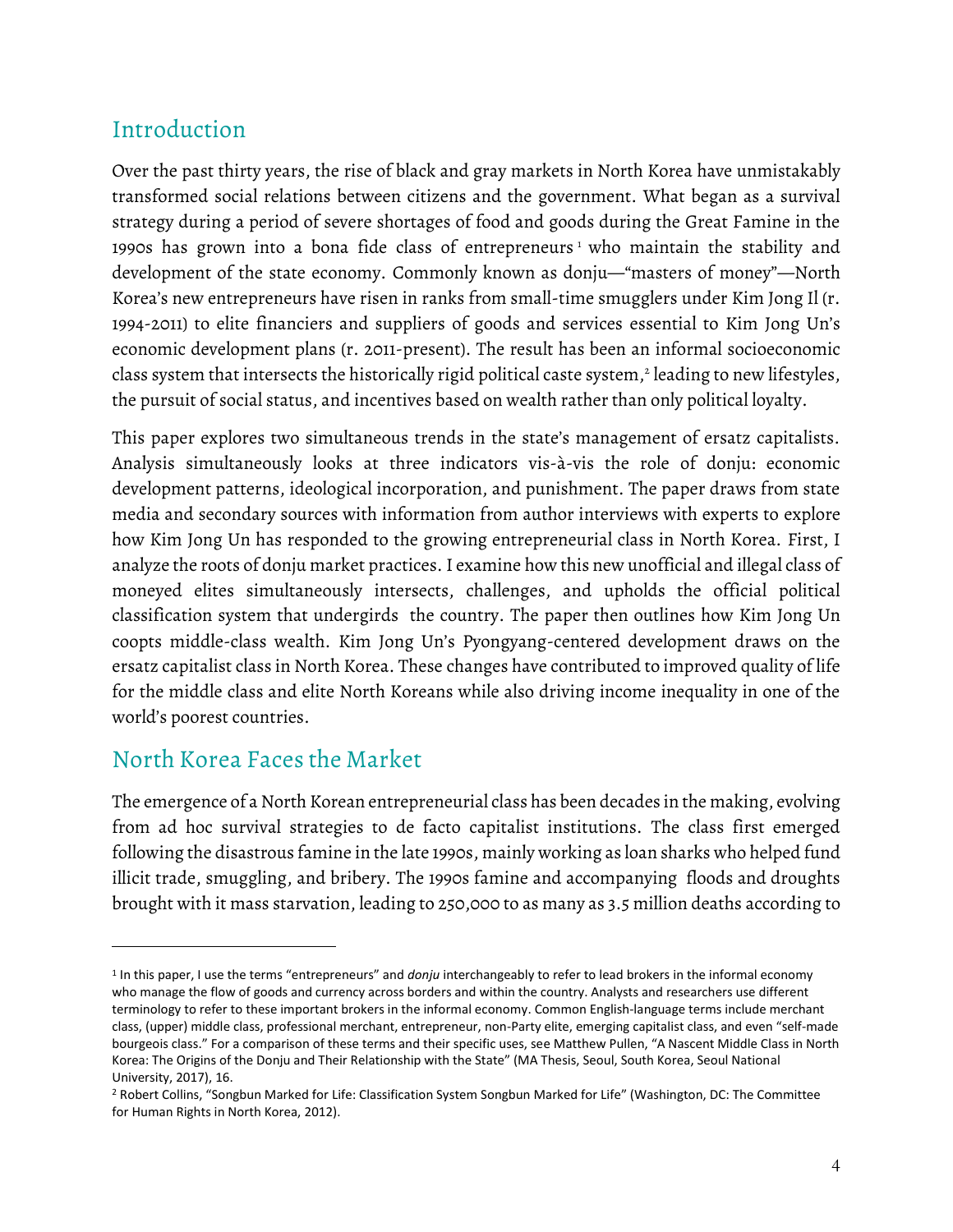one USAID estimate.<sup>3</sup> The Arduous March (*Gonanui haenggun*) was compounded by preexisting economic mismanagement. The national Public Distribution System (PDS), responsible for the basic sustenance of the populace, broke down. Black markets replaced the PDS to make up for inadequate rations and the decline in food production and imports. While market activity violated the laws against capitalist enterprise, even state officials and police turned to illicit food sources, consumer goods, and raw materials as a survival strategy.

The Arduous March also sparked a mass exodus from the country to the Chinese borderlands. An estimated 250,000 North Koreans undertook the risky journey across the land border. In many cases, preexisting familial networks and ethnic ties with Korean Chinese in the Yanbian Autonomous Prefecture assisted North Koreans' refuge and connected them to work opportunities. Importantly, these networks also joined North Koreans to sources of consumer goods and raw materials that they could smuggle back into North Korea to barter on the black market.

The state addressed the lack of food and goods by liberalizing the activities permitted at stateoperated markets. As state capacity hallowed out, so too did its ability to surveil North Korea's land border strictly. Border surveillance—where it was present—fell short as guards and government officials themselves turned to Chinese markets for goods or took bribes from smugglers.Importantly, these enduring networks also connected North Koreans to international food sources, hard currency, consumer goods, raw materials, drugs, and weapons that they could smuggle back into North Korea to trade on the black market. <sup>4</sup>

At the policy level, the North Korean regime responded to illicit cross-border trade and marketization from below with their own economic liberalization. The July 1st Measures of 2002 introduced market economy features to combat the deficient ration system. <sup>5</sup> The measures transformed existing farmers' markets into general markets. According to one South Korean expert, the July 1st measures coincided with the rise of a "merchant class" that contributed to marketization and rehabilitated the economy.<sup>6</sup> Market-based transactions in cash were put on official footing. As a result, the market sector of the economy has gradually increased in size. According to satellite imagery analysis, the state created 436 general markets by 2017. <sup>7</sup> The state

<sup>3</sup> "How Did the North Korean Famine Happen?," Woodrow Wilson International Center for Scholars, April 30, 2002, https://www.wilsoncenter.org/article/how-did-the-north-korean-famine-happen.

<sup>4</sup> Sheena Chestnut, "Illicit Activity and Proliferation: North Korean Smuggling Networks," *International Security* 32, no. 1 (2007): 80–111; Justin V. Hastings, *A Most Enterprising Country: North Korea in the Global Economy* (Cornell University Press, 2016); Justin V. Hastings, Daniel Wertz, and Andrew Yeo, "Market Activities & the Building Blocks of Civil Society in North Korea," n.d., 57.

<sup>5</sup> Suk Hi Kim and Semoon Chang. *Economic Sanctions Against a Nuclear North Korea: An Analysis of United States and United Nations Actions Since 1950*. Jefferson, North Carolina: McFarland, 2007: 85-6. See also Cargill and Parker 2005; Seliger 2005. <sup>6</sup> "July 1st Measure Provides Bud of Market Economy to North Korea," *DailyNK*, July 2, 2008,

https://www.dailynk.com/english/july-1st-measure-provides-bud-of-m/.

<sup>7</sup> Jung Min Noh, "Confirmation of 436 Official Markets in North Korea [Bukanui Gongsik Market 436gae Hwagin]," Radio Free Asia, March 15, 2017, https://www.rfa.org/korean/weekly\_program/c704c131c0acc9c4-d558b298c5d0c11c-bcf8 bd81d55c/satellitenk-03152017125609.html.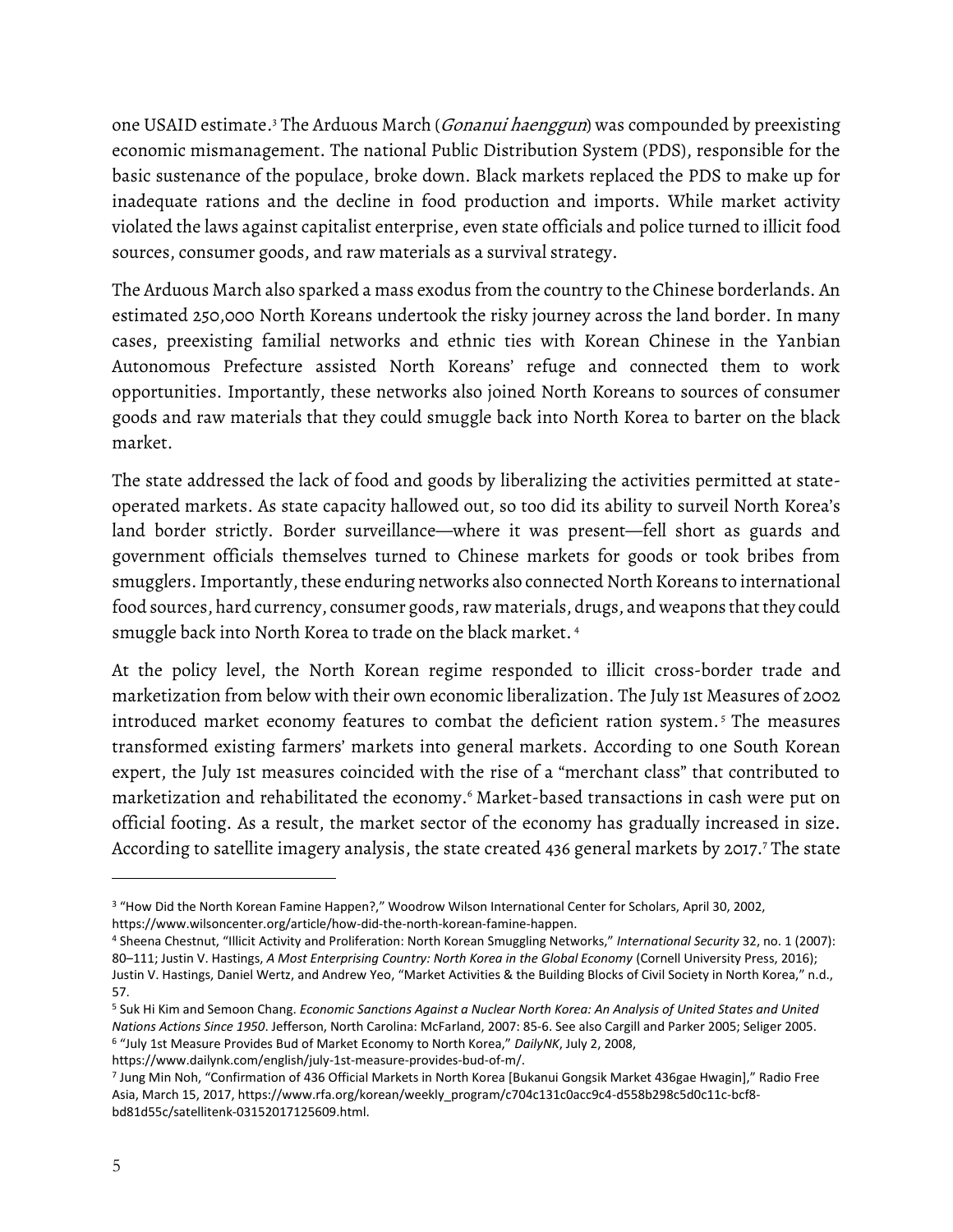stabilized the economy and the distribution system while tightening policies and policing the markets became more restrictive. Until his death in 2011, Kim Jong Il officially sought to restrict foreign currency flows. Most notably, Kim Jong Il implemented a confiscatory currency reform in 2009 that increased the personal risk of participating in market activities. Ultimately the reforms failed, and the state tried to pedal back by offering wage increases. <sup>8</sup> However, in the long run, the reform encouraged the dollarization of the economy and the rise of a new entrepreneurial class.

## **Ersatz Capitalists in a Socialist State**

The North Korean state faces competing economic and political pressures: how can a revolutionary socialist state constrain the emergence of private-sector pressures while also dealing with the pragmatic need for entrepreneurs' capital and services? The rise of North Korea's ersatz capitalists complicates the official political system. As a revolutionary socialist state, North Korea's political regime was founded on state control of a planned economy and eradicating the capitalist class. North Korea's official political classification system—songbun—is based on allegiance to the regime, not wealth or income.<sup>9</sup>

There are three core classes in this system and status is designated at birth based on the political loyalty of parents and grandparents, making the classification a sort of feudal caste system within the totalitarian state. Political elites comprise a very small portion of the population, with the highest level of the "core classes" at the top of the songbun totem pole. Estimates for the "elite" membership range widely—from 20,000 to 200,000—but the consensus among outside experts is that it is more difficult to "move up" in rank than move down, resulting in a shrinking elite political class. The official class system affects all aspects of life for North Korean citizens: where they can live, where they can go to school, what jobs they can have, and even prospective marriage partners.<sup>10</sup>

These new entrepreneurs operate alongside the songbun system but are not part of the official three-part hierarchy. In fact, capitalists technically remain one of the enemies of the state—the bottom "hostile" class, according to the songbun system. However, over the last few decades, entrepreneurs have gained significant economic power and assets. Whereas North Korean entrepreneurs in the early 2000s pulled in annual earnings of around \$50,000, entrepreneurs today may earn upwards of US \$1 million each year.<sup>11</sup> Donju have used this wealth to unleash and

<sup>&</sup>lt;sup>8</sup> Some analysts have suggested the move sparked push-back from women working in markets, but most outside coverage seems to exaggerate the likely localized, disorganized, and limited protestations of individuals seeking their economic due, not necessarily anti-government statements. However, the state did ease back on market restrictions so the perception of failure had some policy effects. Marcus Noland, "North Korea's Failed Currency Reform." *Peterson Institute for International Economics,* February 5, 2010.<https://www.piie.com/commentary/op-eds/north-koreas-failed-currency-reform> <sup>9</sup> For a detailed report on songbun, see Collins, "Songbun Marked for Life: Classification System Songbun Marked for Life."

<sup>11</sup> Yong-soo Jeong et al., "Donju Are Princes of North Korean Economy," *JoongAng Ilbo*, October 9, 2018, https://koreajoongangdaily.joins.com/2018/10/09/politics/Donju-are-princes-of-North-Korean-economy/3054069.html.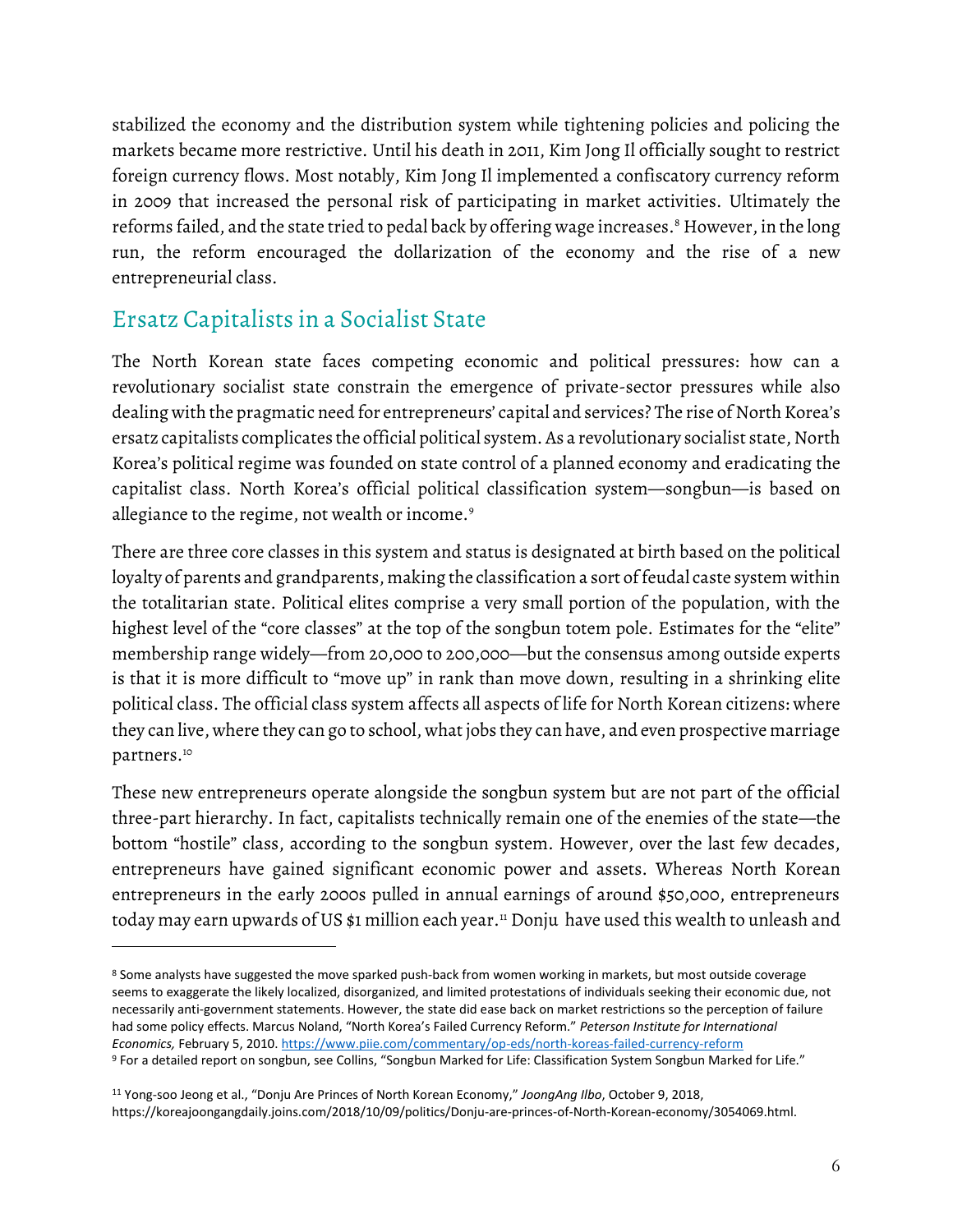direct the flow of capital, leading to the rise of a unique status separate from the official political caste system. These entrepreneurs and moneylenders "can be seen as both a product and driver of marketization," write Kevin Gray and Jong-Woon Lee.<sup>12</sup>

Since the Arduous March, the donju have built a financial service sector to conduct money transfers via mobile phones for smuggled goods or transfer funds across the country. Donju have created a full-service banking network for domestic transfers and international remittances. Donju also set up remittance houses in China to conduct highly profitable global smuggling operations even after the hefty bribes they must pay border guards and surveillance officials. North Korean entrepreneurs continue moneylending and financial transfers, but today they have diversified their economic activities, including retail, product and raw material distribution, and smuggling. They also play an essential role in connecting the state's planned economy and the illicit markets. Donju supply state-owned factories with raw materials and other supplies, sharing their profits. Some North Korean businesspeople have even built their own production and distribution facilities.<sup>13</sup>

The elite Pyongyang-centered order depends on illicit transnational activity and licit trade. This relationship reinforces continuity in the authoritarian politics that forms the core of the country's regime. <sup>14</sup> This order still depends on the local black markets and cross-border smuggling networks across the country and especially across the Sino-North Korean border. More recently, the regime has selectively incorporated the entrepreneur's role in and influence on national development planning. As one indicator of the state's relationship with entrepreneurs, North Korean state media at times highlight the contributions of individual investors—previously unthinkable in the collectivist economy—and at other times, the media feature crackdowns on "anti-socialist activities" such as involvement in real estate trade. For example, in a June 2020 article in the state-run newspaper the *Rodong Sinmun*, at least ten women were praised by name for their individual efforts in supplying construction supplies for Samjiyeon City construction projects designed to attract tourists. The official media's portrayal of entrepreneurs suggests what sorts of business the state favors: the ones that serve the state economy.

Despite their influence and importance in the North Korean economy, entrepreneurs do not enjoy the same state-supplied protections afforded to the political elite. North Korea's official political classification system is based on allegiance to the regime, not wealth or income.<sup>15</sup> The

<sup>12</sup> Kevin Gray and Jong-Woon Lee, *North Korea and the Geopolitics of Development* (Cambridge ; New York, NY: Cambridge University Press, 2021), 143.

<sup>13</sup> See Kim, Sung Kyung. "North Korean Women as New Economic Agents: Drivers and Consequences." Issue Brief, Institute for Security and Development Policy (Stockholm and Washington) October 21, 2020. [https://isdp.eu/publication/north-korean](https://isdp.eu/publication/north-korean-women-as-new-economic-agents-drivers-and-consequences/)[women-as-new-economic-agents-drivers-and-consequences/](https://isdp.eu/publication/north-korean-women-as-new-economic-agents-drivers-and-consequences/)

<sup>14</sup> Sheena Greitens, "Explaining Economic Order in North Korea," in *Korea and the World: New Frontiers in Korean Studies*, ed. Gregg A. Brazinsky (London: Rowman & Littlefield, 2019); Alexander Dukalskis, *The Authoritarian Public Sphere: Legitimation and Autocratic Power in North Korea, Burma, and China* (Taylor & Francis, 2017).

<sup>15</sup> For a detailed report on *songbun*, see Collins, "Songbun Marked for Life: Classification System Songbun Marked for Life."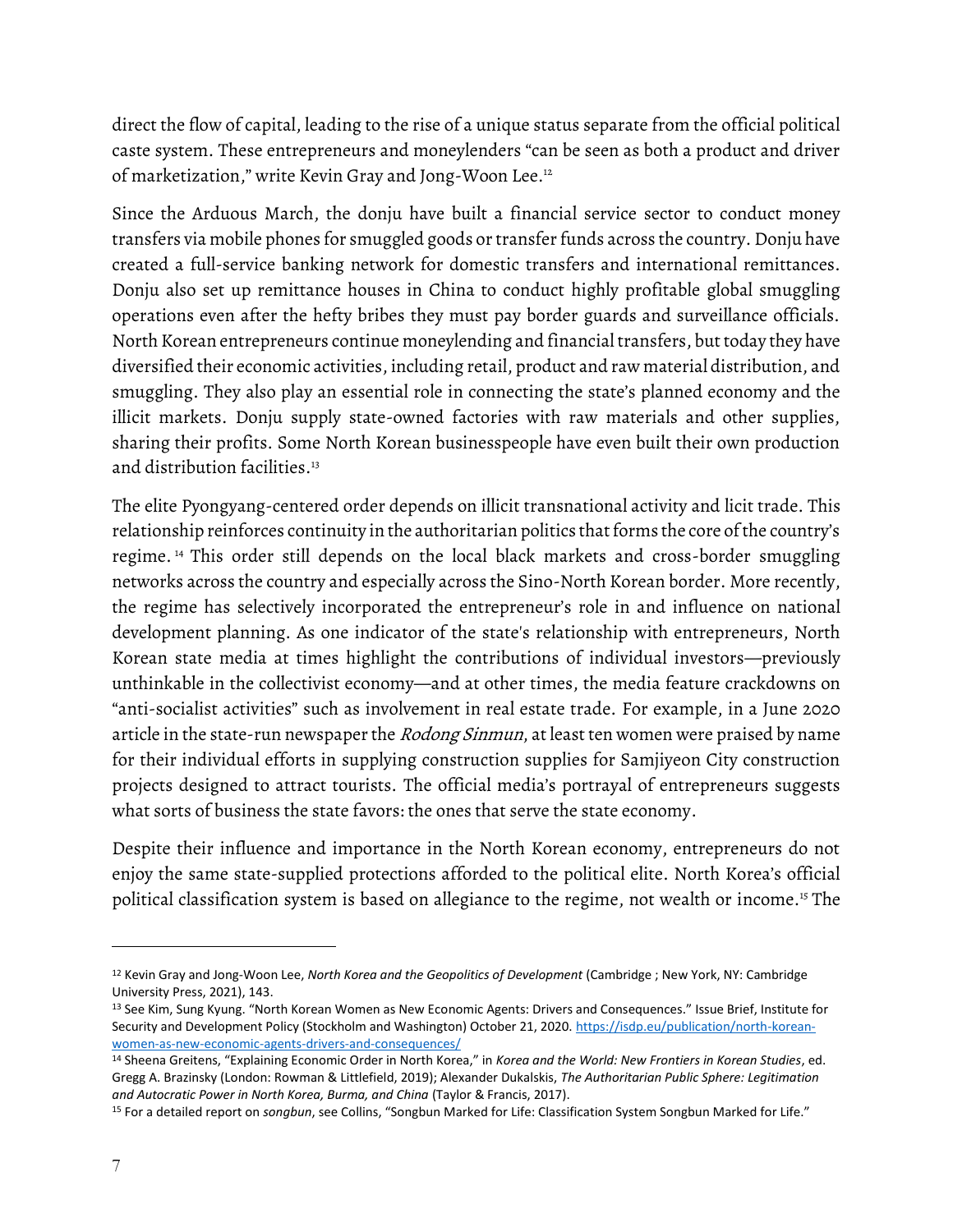entrepreneurs operate alongside this system but are still obliged to their inferior position on the political class ladder. The government frequently cracks down on illicit trade—seizing entrepreneurs' assets, raiding their homes, or sending them to political prison camps. Reportedly most arrests under Kim Jong Un relate to charges of conducting foreign currency operations—often for the regime itself.<sup>16</sup> In effect, the Kim Jong Un leadership has a parasitic, rather than symbiotic, relationship with entrepreneurs.<sup>17</sup>

## **Pyonghattan and Beyond**

Unlike his father, Kim Jong Un has chosen to alternately coopt and turn a blind eye to the marketization trends that his father tried to keep in check. Kim Jong Un and his economic planners appear to recognize that the state has not only profited off their endeavors but also that he can leverage the entrepreneurs as part of a broader development strategy. As a result, he has unleashed North Korean individuals' money-making capacity. Early in his rule, Kim reportedly told officials to overlook the use of foreign currency—primarily U.S. dollars and Chinese yuan which flow through the North Korean official and black markets. The state even took the outstanding move of issuing bonds to extract currency from entrepreneurs to cover as much as 60 percent of the country's budget amid the severe downturn while pinched from sanctions and coronavirus in 2020.<sup>18</sup>

Kim Jong Un has furthermore extracted finance and goods through entrepreneurs' wealth and networks. These funds aid his lifestyle development projects intended to curry favor from political elites. Kim Jong Un has cultivated a more cosmopolitan Pyongyang by encouraging foreign currency flow and funneling state resources into housing, consumer, and leisure projects. The lives of North Korean elites have improved remarkably over the past ten years concerning consumer choice, housing, and social pursuits. North Koreans have modernized their apartments with new appliances and technology (relatively speaking). For at least a decade, middle-class North Koreans have modernized their apartments with new appliances and technology including landline and mobile phones,<sup>19</sup> radios, "notel" (notebook-televisions),<sup>20</sup> washing machines, and other amenities.

17 "The Outlook for North Korea's Economy Post-Pandemic" [event transcript], Center for Strategic and International Studies, December 22, 2020,<https://www.csis.org/analysis/online-event-outlook-north-koreas-economy-post-pandemic> <sup>18</sup> Edward White, "Kim Jong Un Demands Money from North Korea's Elite," *Financial Times,* May 30, 2020.

[https://www.ft.com/content/1f056f11-04c8-4996-b644-0a75740eb07b.](https://www.ft.com/content/1f056f11-04c8-4996-b644-0a75740eb07b) The last time the state floated public bonds was in 2003. Jang Seul Gi, "North Korea Has Begun Issuing Public Bonds," *DailyNK,* April 22, 2020. <https://www.dailynk.com/english/north-korea-begun-issuing-public-bonds/>

<sup>16</sup> Lee Ho Jin, "How Has Kim Jong Un Changed His Country's Prison Camps?" *DailyNK*, August 10, 2020. <https://www.dailynk.com/english/how-has-kim-jong-un-changed-prison-camps/>

<sup>19</sup> Yonho Kim, "Cell Phones in North Korea: Has North Korea Entered the Telecommunications Revolution?" (Washington, DC: US-Korea Institute at SAIS, 2014).

<sup>20</sup> "The \$50 Device That Symbolizes a Shift in North Korea," *Reuters*, March 27, 2015, sec. Technology News, https://www.reuters.com/article/us-northkorea-change-insight-idUSKBN0MM2UZ20150327.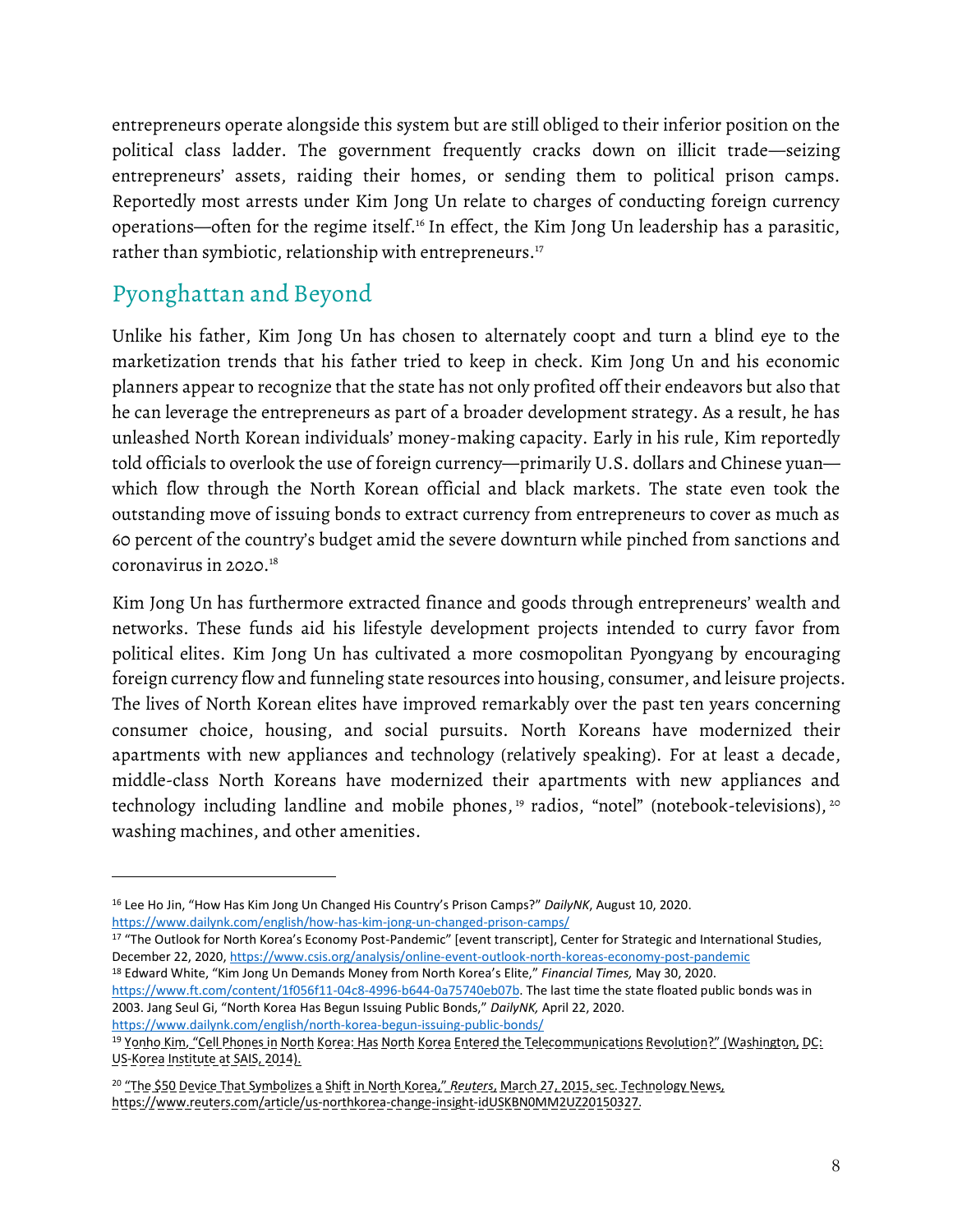Kim Jong Un has also built new high-rise apartments such as Ryomyong Street (in 2017) and Mirae Scientist Street (in 2015) to reward North Koreans for their political loyalty and professional contributions in specific industries, especially science and technology. To North Koreans, these apartments are symbols of wealth and status that fuel "'voluntary compliance' to the regime and its policy direction."<sup>21</sup> Kim Jong Un has also built up multi-use consumer and lifestyle spaces such as the Ryugyong Service Complex (opened 2013), which focuses on healththemed shops and facilities including a "café, a sauna, a wading pool, a beauty salon, skin care services, a table tennis and billiards room, as well as a fitness facility."<sup>22</sup> Other department stores, such as Daesong Department Store (opened in 2019) sell foreign brands like Adidas and Fila as well as high-end brands like Chanel and Rolex. Despite international sanctions banning luxury goods, the regime smuggles in these consumer goods using its illicit transnational networks including via donju. 23

Kim Jong Un has also utilized the entrepreneurial enterprises to offset the constraints of international sanctions. North Korea's entrepreneurs and money-launderers have developed a systematized trade network of their own through the land border with China to import raw materials and processed goods. Sanctions against North Korea have affected mainly lower-class North Koreans hardest, and the North Korean "One Percent" have avoided their bite.

## **Cooptation and Political Control**

While money provides power, North Korean entrepreneurs work under pervasive government surveillance and tight control on movement within the country. Kim Jong Un keeps the potential influence of entrepreneurs in check because his country's political system remains based on political class. Making money for political elites may offer opportunities to entrepreneurial North Koreans, but it also presents significant risks. Entrepreneurs can conduct business based on 1) whether easy pathways for corruption exist, 2) officials' demand for and interest in "insurance" or bribes, and 3) the ability of entrepreneurs to deliver economic growth and returns on investment.

To escapes crackdowns, North Koreans pay "insurance"—bribes—to local elites and security officials. As such, government officials and cadres can profit off the work of entrepreneurs by taking bribes or by investing in and profiting off the entrepreneurs' economic activities. North Korean law bars state officials and Party cadres from working or investing in private business ventures. Many political elites use a proxy, often a relative, as cover for their business and

<sup>&</sup>lt;sup>21</sup> Young-Ja Park, "Eight Changes in North Korean Economy and Society under the Kim Jong Un Regime" (Seoul, South Korea: Korea Institute for National Unification (KINU), December 2018), https://www.kinu.or.kr/pyxis-api/1/digital-files/7681af7ab948-40ea-9e19-a5336ae72c02.

<sup>22</sup> Dagyum Ji, "Photo Confirms Name Change of Pyongyang Multipurpose Complex," *NKNews,* October 10, 2016, <https://www.nknews.org/2016/10/photo-confirms-name-change-of-major-health-complex-in-pyongyang/>

<sup>&</sup>lt;sup>23</sup> Lucas Kuo and Jason Arterburn, "Lux and Loaded: Exposing North Korea's Strategic Procurement Networks," C4ADS (2019) <https://www.c4reports.org/lux-and-loaded>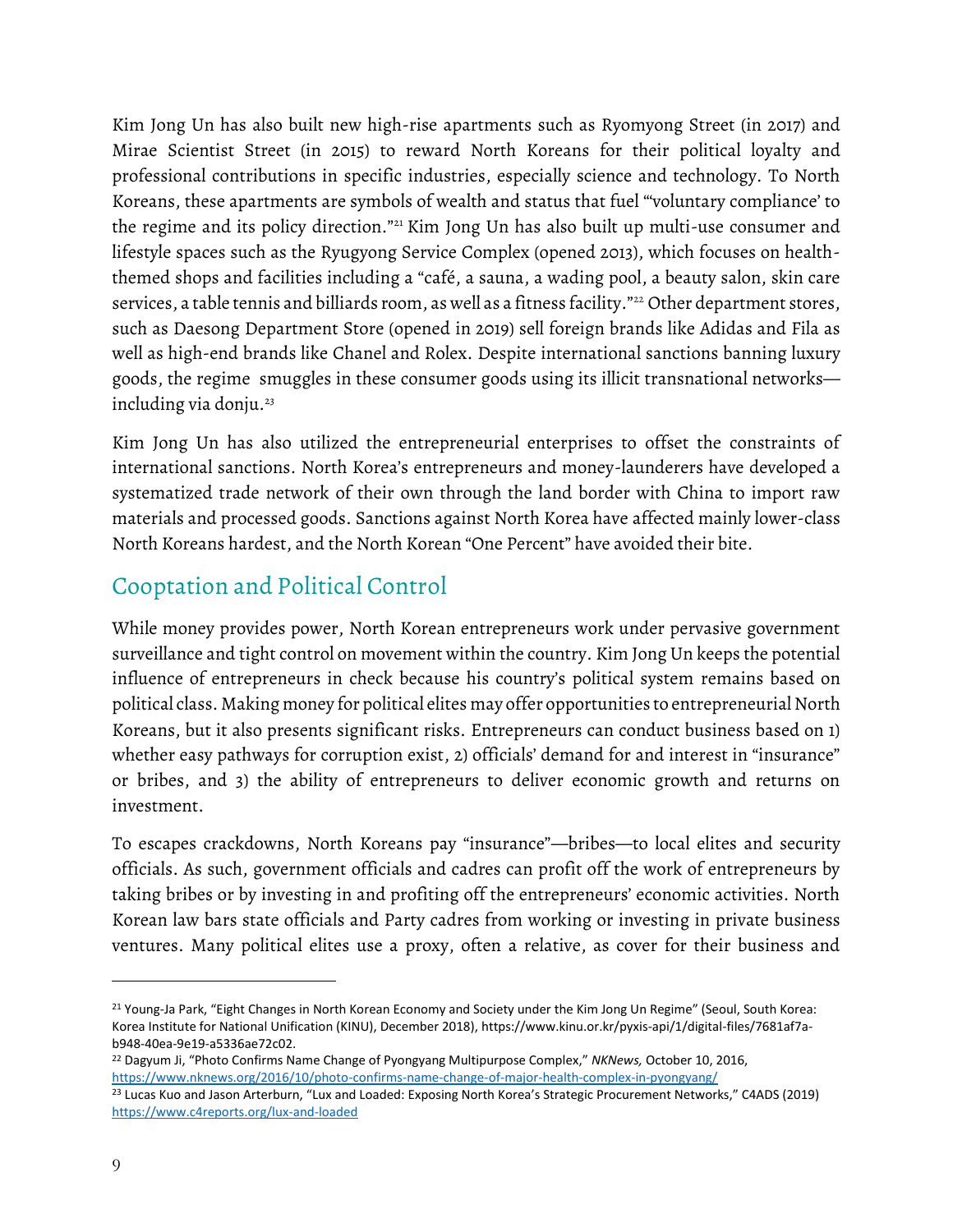investment activities.<sup>24</sup> But despite their higher class, political elites also face high risks when conducting private business. During his ten years of rule, Kim Jong Un has purged or executed dozens of wealthy elite and likely hundreds of lower-level officials on charges of conducting illicit trade. Most notably, the charges against Kim Jong Un's infamously executed uncle, Jang Song Thaek, included corruption and economic mismanagement. The fact that Kim Jong Un has made elites' personal financial status contingent on loyalty to his leadership suggests his tight control of elites and the relationships between political elites and entrepreneurs.

In 2012, North Korea introduced the Socialist Corporate Responsible Management System (Sahoejuui gieom chaegim gwallije). By 2017, North Korea appeared to shift away from centralized planning at a fundamental level. According to the Kim Il Sung University's newspaper, "Net profits gained by individual corporations are fundamental to the establishment of a powerful economy." <sup>25</sup> Amid the severe downturn, while pinched from both sanctions and coronavirus in 2020, in April 2020 the government also issued government bonds to extract currency from private citizens for the first time since 2003. Targeting the entrepreneurs in particular, the state designed these bonds to cover as much as 60 percent of the country's economic downturn.<sup>26</sup> The coronavirus border closures portend significant effects on the stateentrepreneurs relationship. Without smuggling networks to China, Kim Jong Un likely will not be able to meet his economic goals, including construction projects and infrastructure development.

### **Conclusion**

While this paper focuses on state cooptation and social control strategies, it also has implications for questions on the future impacts of marketization on political transformation or social change in the totalitarian state. If Kim Jong Un continues to involve citizens' private money-making activities in his economic strategy, he will have to manage a complex set of political and economic relationships. In the longer term, we should expect Kim Jong Un to continue to extract resources from the entrepreneurs while excluding them from political and economic decision-making. The North Korean government—from Kim Il Sung to Kim Jong Un—operates according to the accepted wisdom that marketization trends could undercut political control and ideological commitment as new sources of power rise outside the direction of the planned economy. Rather than agents of political change, North Korean entrepreneurs are embedded in existing political structures. As such, their socioeconomic roles serve political stability even amid social transformation.

<sup>&</sup>lt;sup>24</sup> Ward, Lankov, and Kim, "Capitalism from Below with North Korean Characteristics."

<sup>&</sup>lt;sup>25</sup> Cited in Sang-hyeon Nam, "N. Korea Emphasizes Corporate Profits in Economic Policies," Yonhap News Agency, April 4, 2017, https://en.yna.co.kr/view/AEN20170404013600315.

<sup>26</sup> Edward White, "Kim Jong Un Demands Money from North Korea's Elite," *Financial Times,* May 30, 2020. [https://www.ft.com/content/1f056f11-04c8-4996-b644-0a75740eb07b.](https://www.ft.com/content/1f056f11-04c8-4996-b644-0a75740eb07b)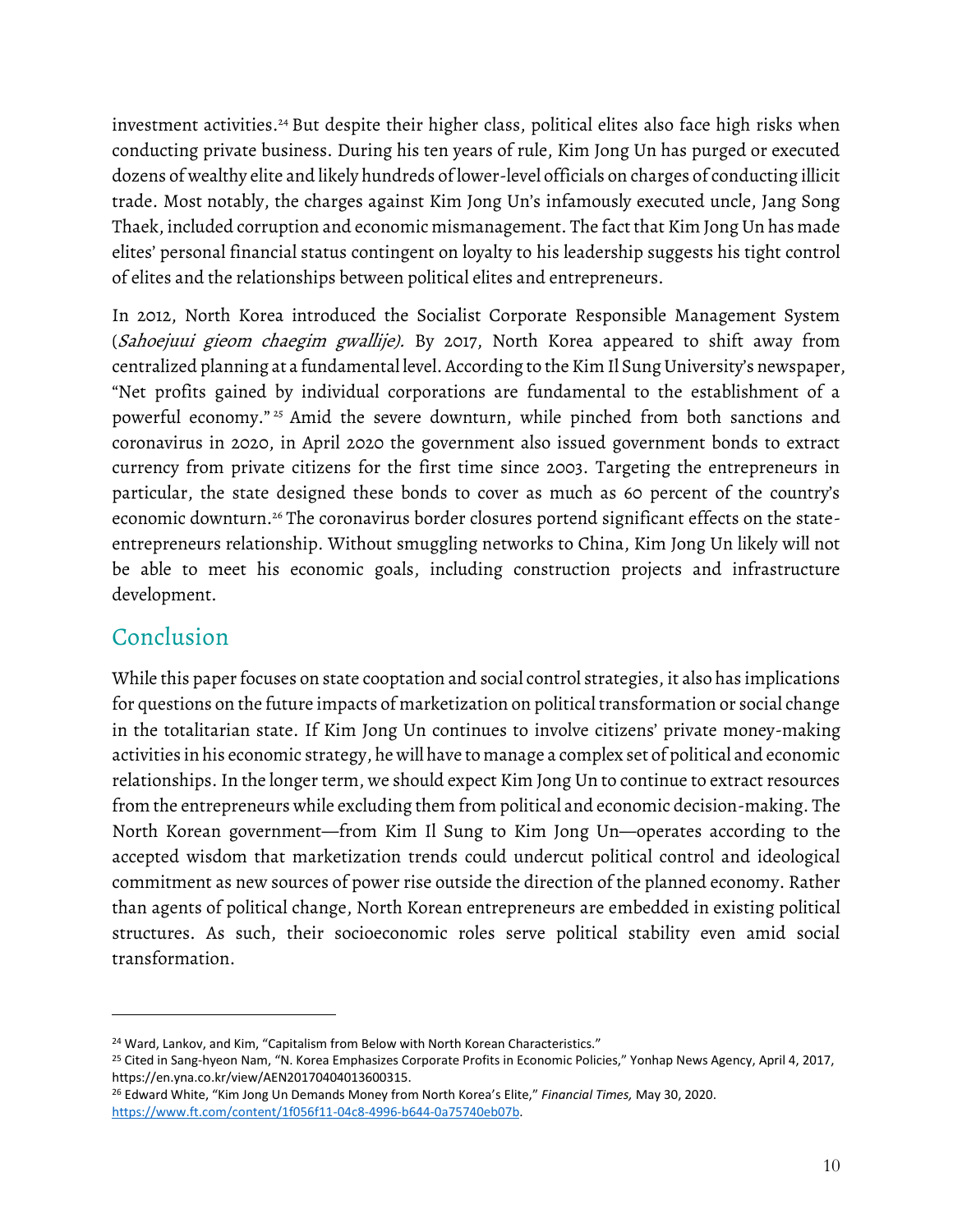Moreover, after years of market liberalization, North Korea's further seclusion and toughened border-control measures in the face of the coronavirus pandemic threaten the contribution of entrepreneurs, which depend so much on international exchange of goods and financial networks. Trade with China, which accounts for 90 percent of North Korea's trade, dropped over 80 percent from 2019 to 2020. <sup>27</sup> Despite temporarily opening to transborder railways in late January, the Chinese Customs Bureau reports trade remains at 20 percent of pre-pandemic closures. <sup>28</sup> This trend means that for the foreseeable future, the pandemic layered on top of stringent economic sanctions directly threatens Kim Jong Un's dependence on the entrepreneurs that help his economy run.

<sup>&</sup>lt;sup>27</sup> Joseph Lee, "2020 North Korea-China Trade Trends and Implications (in Korean)," Inter-Korean Trade Report (Seoul: Korea International Trade Association, February 2021),

https://www.kita.net/cmmrcInfo/rsrchReprt/northTradeReprt/northTradeReprtDetail.do?pageIndex=1&no=18&classification= 19&searchReqType=detail&searchStartDate=&searchEndDate=&searchClassification=&searchKeyword=.

<sup>&</sup>lt;sup>28</sup> William Brown, "China's Trade With North Korea Rises Slightly in January and February, Amid Partial Border Openings - 38 North: Informed Analysis of North Korea," 38North, March 23, 2022, https://www.38north.org/2022/03/chinas-trade-withnorth-korea-rises-slightly-in-january-and-february-amid-partial-border-openings/.